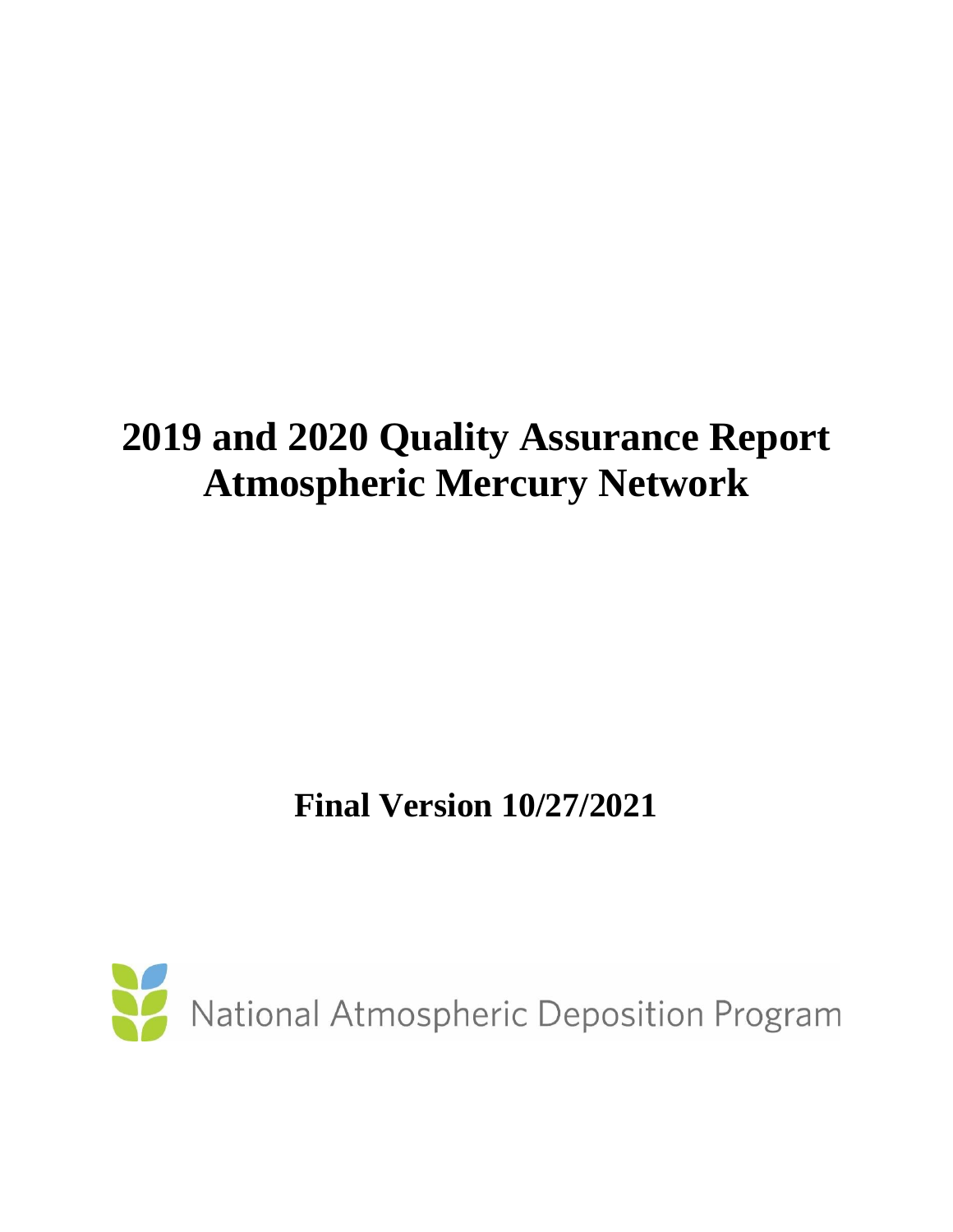For information about the National Atmospheric Deposition Program (NADP) contact:

NADP Program Office Wisconsin State Lab of Hygiene University of Wisconsin 465 Henry Mall Madison, Wisconsin, 53706

URL: [http://nadp.slh.wisc.edu](http://nadp.slh.wisc.edu/) e-mail: [nadp@slh.wisc.edu](mailto:nadp@slh.wisc.edu) Phone: 608-263-9162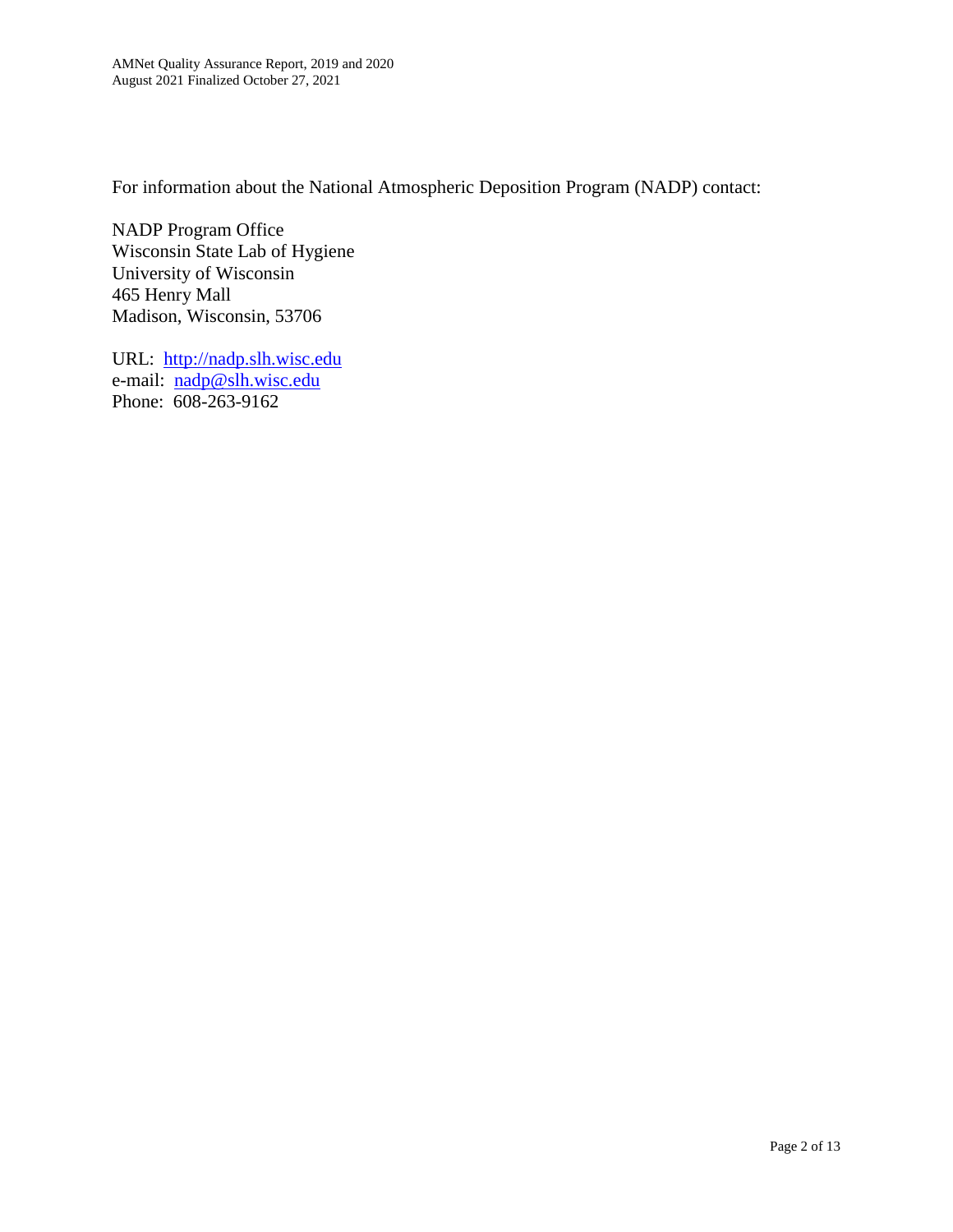# **Abbreviations**

| AMNet              | <b>Atmospheric Mercury Network</b>                                                            |
|--------------------|-----------------------------------------------------------------------------------------------|
| <b>GEM</b>         | Gaseous Elemental Mercury (expressed in $ng/m3$ )                                             |
| <b>GOM</b>         | Gaseous Oxidized Mercury (expressed in $pg/m^3$ )                                             |
| <b>MDN</b>         | <b>Mercury Deposition Network</b>                                                             |
| <b>NADP</b>        | <b>National Atmospheric Deposition Program</b>                                                |
| PBM <sub>2.5</sub> | Particulate-Bound Mercury less than 2.5 $\mu$ m in diameter (expressed in pg/m <sup>3</sup> ) |
| <b>OAP</b>         | <b>Quality Assurance Program</b>                                                              |
| <b>SOP</b>         | <b>Standard Operating Procedures</b>                                                          |
|                    |                                                                                               |

# **Units and Conversion Factors**

| $\mathrm{^{\circ}F}$ | degrees Fahrenheit                              |
|----------------------|-------------------------------------------------|
| $\rm ^{\circ}C$      | degrees Celsius                                 |
| cm                   | centimeters                                     |
| L                    | liters                                          |
| $\mu$                | microliter $(1 \mu l = 10^{-6} L)$              |
| lpm                  | liters per minute                               |
| ng                   | nanograms $(1 \text{ ng} = 10^{-9} \text{ g})$  |
| $ng/m^3$             | nanograms per cubic meter                       |
| pg                   | picograms $(1 \text{ pg} = 10^{-12} \text{ g})$ |
| $pg/m^3$             | picograms per cubic meter                       |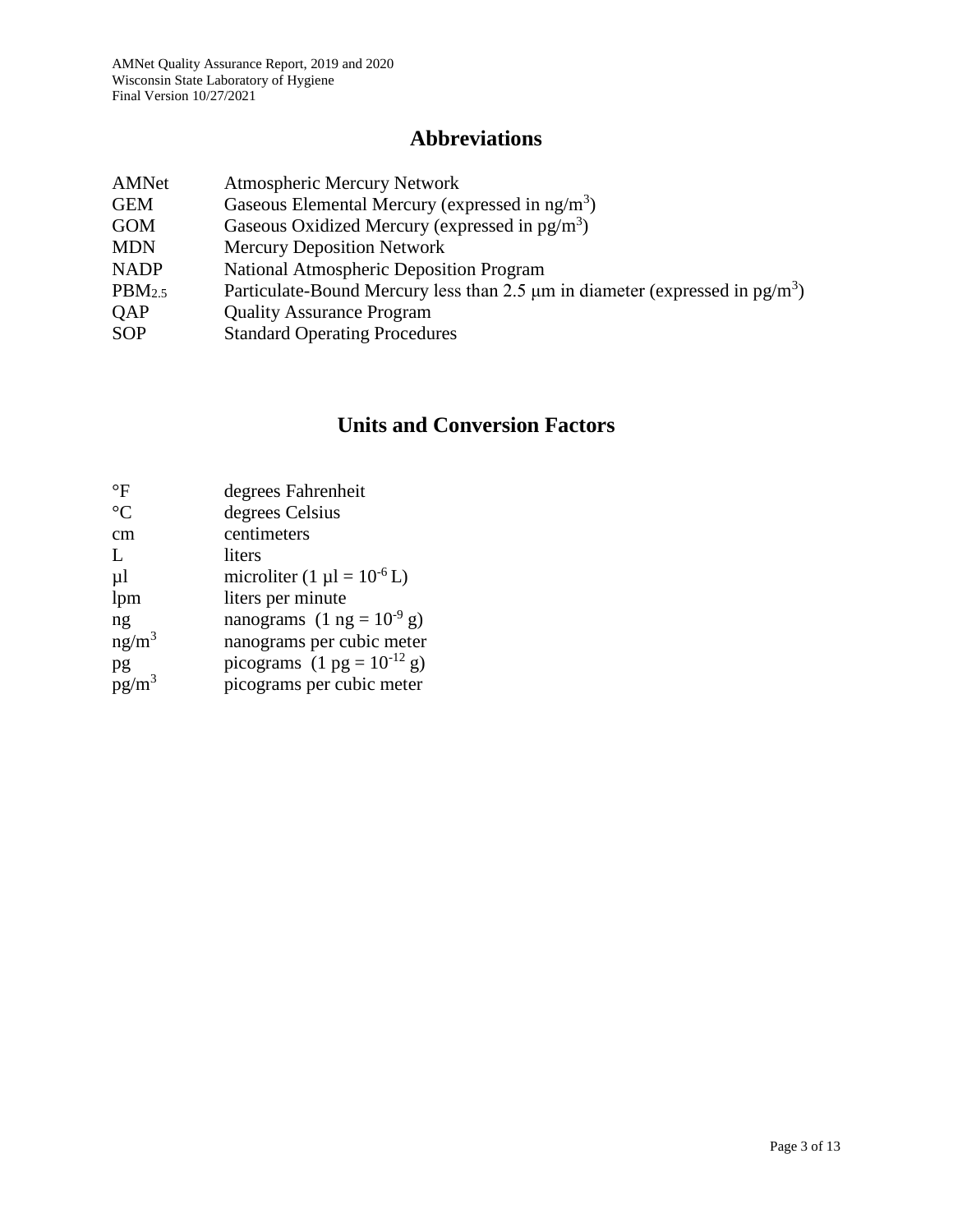# **Table of Contents**

#### **1.0 Introduction**

#### **2.0 Site Performance and Systems Surveys**

- 2.1 AMNet Sites Surveyed in 2019
- 2.2 Instrument Test Results
- 2.3 Siting Criteria
- 2.4 Instrument Repairs
- 2.5 Certification of Test Equipment

#### **3.0 Training**

**4.0 Data**

#### **5.0 Approvals**

## **List of Tables**

- Table 1 AMNet Sites
- Table 2 AMNet Sites Surveyed in 2019
- Table 3 Serial Numbers for Instruments at Surveyed Sites
- Table 4 Survey Results
- Table 5 Site NJ 30 Recoveries
- Table 6 Site NJ 54 Recoveries
- Table 7 Siting Criteria Obstructions and Inlet Heights
- Table 8 Flow meter calibration results from 2019 and 2020
- Table 9 Problems Impacting Data Completeness
- Table 10 Percent Valid Data by Site for 2019 and 2020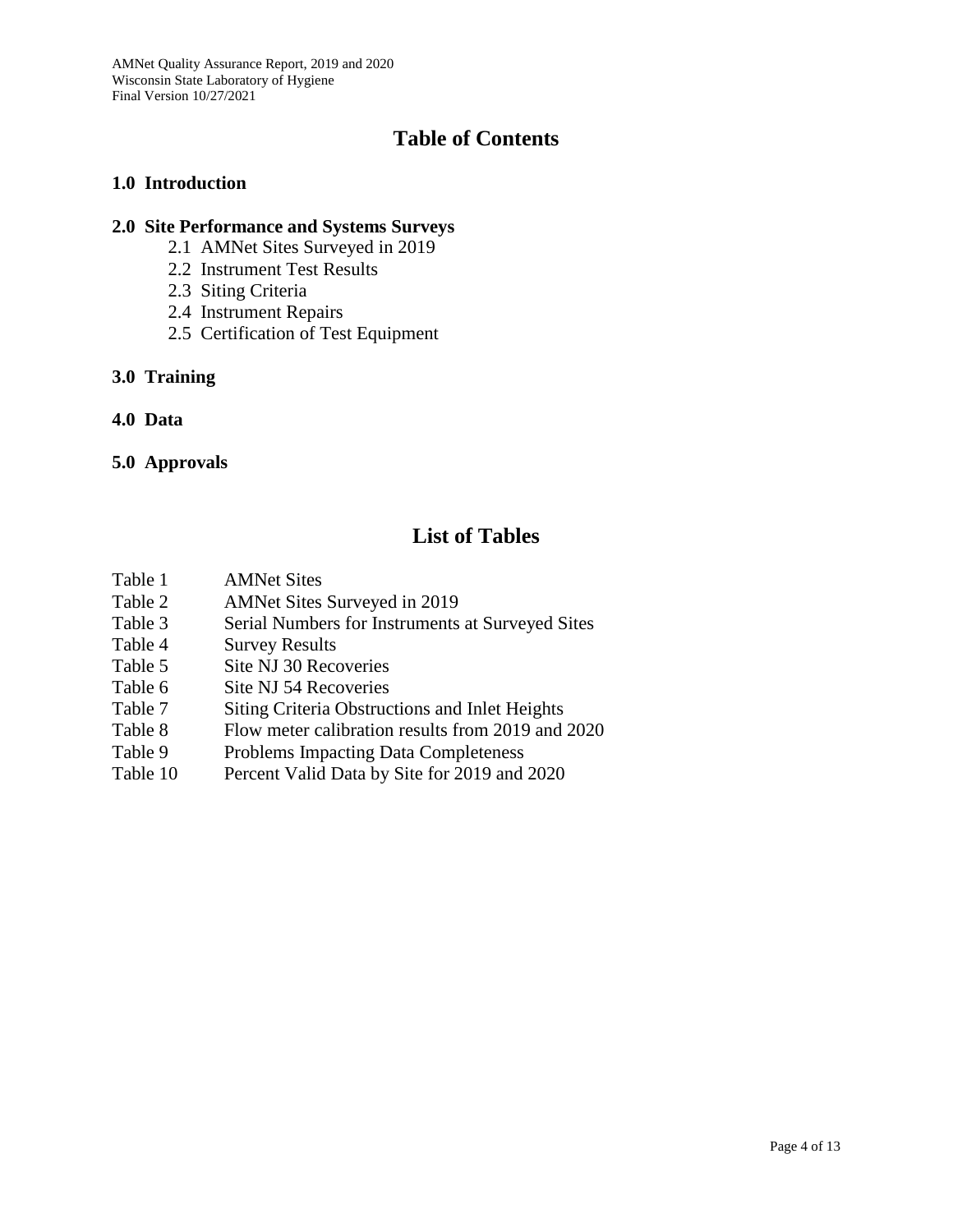# **1.0 Introduction**

The Atmospheric Mercury Network (AMNet) started in 2009. Seventeen AMNet sites operated in 2019 and thirteen in 2020, including one site (Mt LuLin) in Taiwan (Table 1). The concentration of gaseous elemental mercury (GEM) was measured at all sites. Speciated mercury: gaseous oxidized mercury (GOM) and particulate bound mercury (PBM2.5), was measured at 11 sites in 2019 and 9 sites in 2020. MS12 stopped collecting mercury data on 2/18/2020. In 2019, six sites (IN34, MA22, NJ54, NY06, NY20, and NY43) measured GEM and while in 2020, four sites (NJ54, NY06, NY20, and NY43) in 2020 measured GEM only. All measurements followed the AMNet Standard Operating Procedures (SOPs). Copies of the SOP available upon request.

The AMNet Site Liaison provides remote technical support to site operators for the operation of AMNet equipment, completes site performance and systems surveys, and reviews the data on a monthly basis to identify problems. Data review includes both manual and automated quality control checks. Site operators are notified whenever problems are discovered.

Following the 2018 NADP move to the University of Wisconsin, site visits were delayed and reinitiated in December 2019. Two sites were surveyed by the AMNet Site Liaison in 2019 and no sites were surveyed in 2020 due to the pandemic. Several sites have exceeded the 2 year site visit criteria. This report includes a summary of the findings from each of the surveys.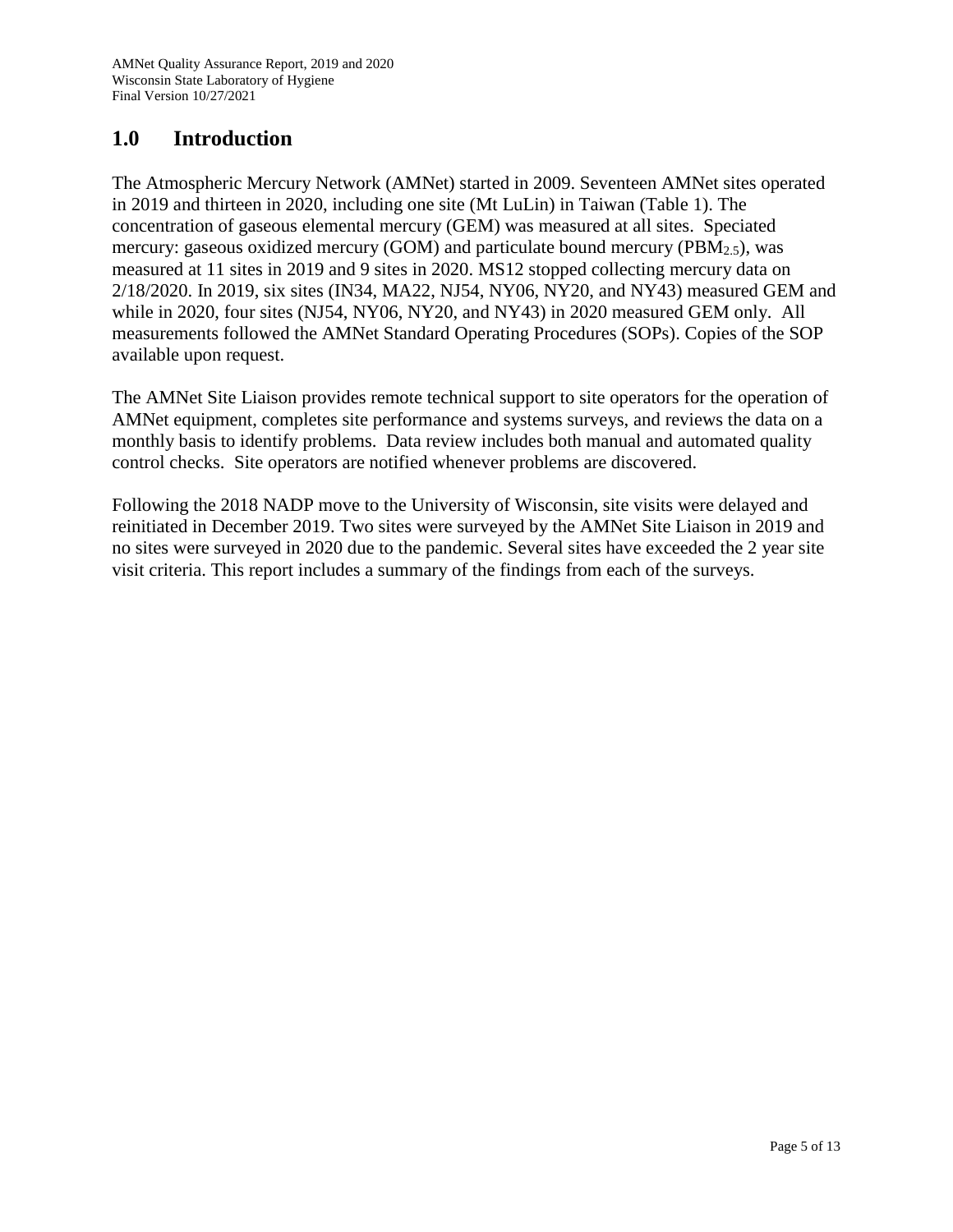| <b>NADP</b><br><b>Site ID</b> | <b>State</b>           | <b>Operating Agency</b>      | <b>START_DATE</b> | <b>END_DATE</b> | Lapse                      |
|-------------------------------|------------------------|------------------------------|-------------------|-----------------|----------------------------|
| AK03                          | Alaska                 | <b>National Park Service</b> | 2/5/2014          | 12/20/2018      |                            |
| AL03                          | Alabama                | ARA Inc.                     | 1/29/2016         | 11/9/2016       |                            |
| AL19                          | Alabama                | ARA Inc.                     | 1/1/2009          | 6/28/2016       |                            |
| <b>FL96</b>                   | Florida                | ARA Inc.                     | 1/1/2009          | 10/5/2016       |                            |
| <b>GA40</b>                   | Georgia                | ARA Inc.                     | 1/1/2009          | 10/4/2016       |                            |
| HIOO                          | Hawaii                 | <b>NOAA/EPA</b>              | 12/30/2010        | Current         |                            |
| IL11                          | <b>Illinois</b>        | NADP/CAL                     | 3/30/2017         | 11/19/2019      |                            |
| IN21                          | Indiana                | <b>LADCO</b>                 | 4/29/2016         | 12/31/2019      |                            |
| <b>IN34</b>                   | Indiana                | <b>LADCO</b>                 | 10/2/2018         | 12/18/2019      |                            |
| <b>MA22</b>                   | Massachusetts          | <b>MIT</b>                   | 7/29/2017         | 5/10/2019       |                            |
| MD08                          | Maryland               | University of<br>Maryland    | 1/1/2008          | Current         | $6/30/2011$ -<br>1/12/2012 |
| <b>MD98</b>                   | Maryland               | <b>NOAA</b>                  | 11/7/2006         | Current         |                            |
| <b>ME97</b>                   | Maine                  | Micmac Tribe                 | 12/3/2013         | 12/31/2015      |                            |
| MI09                          | Michigan               | University of<br>Michigan    | 8/10/2015         | 7/11/2016       |                            |
| <b>MS12</b>                   | Mississippi            | <b>NOAA</b>                  | 9/29/2006         | 2/18/2020       |                            |
| <b>NJ30</b>                   | New Jersey             | <b>State of New Jersey</b>   | 10/11/2016        | Current         |                            |
| NJ54                          | New Jersey             | <b>State of New Jersey</b>   | 10/12/2016        | Current         |                            |
| <b>NS01</b>                   | Nova Scotia,<br>Canada | <b>Environment Canada</b>    | 1/26/2009         | 11/27/2018      |                            |
| <b>NU15</b>                   | Nunavut,<br>Canada     | <b>Environment Canada</b>    | 1/4/2002          | Current         |                            |
| <b>NY06</b>                   | New York               | <b>State of New York</b>     | 8/27/2008         | 7/1/2020        |                            |
| <b>NY20</b>                   | New York               | <b>SUNY ESF</b>              | 11/21/2007        | Current         |                            |
| NY43                          | New York               | <b>State of New York</b>     | 11/21/2007        | 6/30/2020       |                            |
| <b>NY98</b>                   | New York               | <b>State of New York</b>     | 9/30/2020         | Current         |                            |
| OH <sub>02</sub>              | Ohio                   | Ohio University              | 1/1/2007          | Current         | $2/15/2012 -$<br>9/24/2013 |
| <b>OH52</b>                   | Ohio                   | Ohio State University        | 1/1/2012          | Current         |                            |

Changes in 2019 and 2020 include the following:

Four sites (IL11, IN21, IN34 and MA22) closed in 2019 and two sites (NY06 and NY43) closed in 2020. One site (NY98) started in 2020.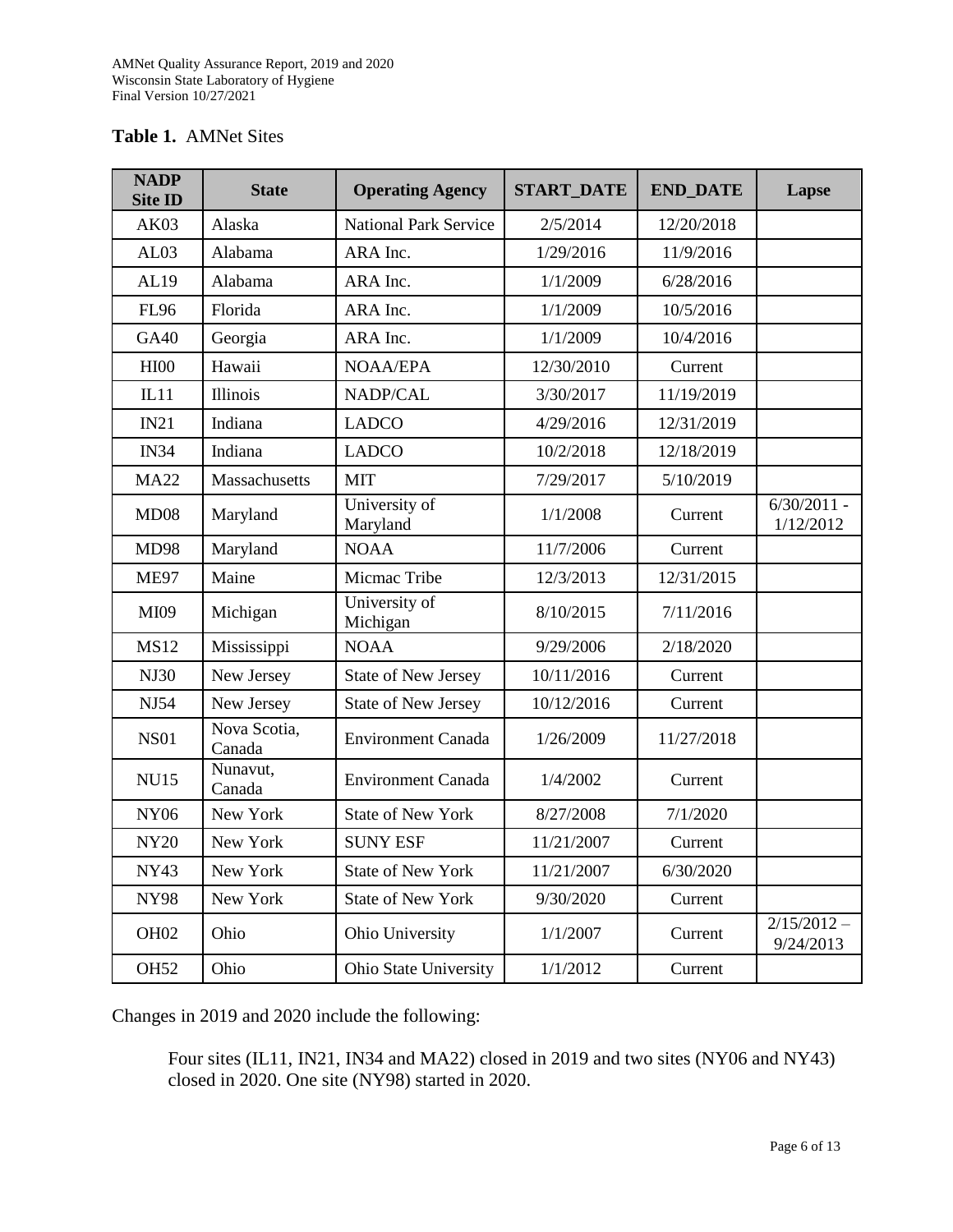## **2.0 Site Performance and Systems Surveys**

Sites are required to be surveyed at least once every two years by the AMNet Site Liaison. The Program relocation and pandemic has led to several two year exceedances. Normally, the site performance and systems surveys would be performed by an external entity. This is true for the other NADP networks. However, the expertise required to operate and troubleshoot the AMNet instrumentation inhibits a third party from providing this service. Site survey reports are completed to document problems that are discovered during the survey and their resolution.

Site surveys evaluate site operator, field and laboratory operations, equipment performance, and siting criteria. Site surveys ensure data comparability within the network, resolve operational problems that may not be apparent in data review, and address training needs at each site. Additional information regarding site surveys may be found in the document titled *Atmospheric Mercury Network: Site Performance and Systems Survey*. This document is available from the NADP website [\(http://nadp.slh.wisc.edu/\)](http://nadp.slh.wisc.edu/).

## **2.1 AMNet Sites Surveyed in 2019**

Site surveys were conducted at two AMNet sites in 2019 and zero in 2020. Station ID's, survey dates and station names are presented in Table 2.

| <b>Site ID</b> | <b>Station Name</b> | <b>Survey Date</b> |
|----------------|---------------------|--------------------|
| NJ30           | New Brunswick       | 12/10/2019         |
| NJ54           | Elizabeth           | 12/9/2019          |

**Table 2.** AMNet Sites Surveyed in 2019.

## **2.2 Instrument Test Results**

As part of the site survey, instrument sensitivity (i.e., response factor) and the internal calibration source are verified. Independent, third party calibration certificates for the survey test equipment are included in the appendix to this document.

Table 3 lists the serial numbers for the AMNet instruments at each site. Illegible serial numbers are listed as "n/a" (not available). Not present instruments are listed as "n/p".

**Table 3**. Serial Numbers for Instruments at Surveyed Sites.

| <b>Site ID</b> | 1102 | 2537 | 1130P | 1130 | 1135         | 2505 |
|----------------|------|------|-------|------|--------------|------|
| <b>NJ30</b>    | 140  | 5114 | 167   | 162  | 152<br>1 J 4 | n/p  |
| NJ54           | n/p  | 5110 | n/p   | n/p  | n/p          | n/p  |

Table 4 lists the results [i.e., pass (p), fail (f)] for each test of the field instruments. Criteria for assigning pass/fail are defined in *Atmospheric Mercury Network: Site Performance and Systems*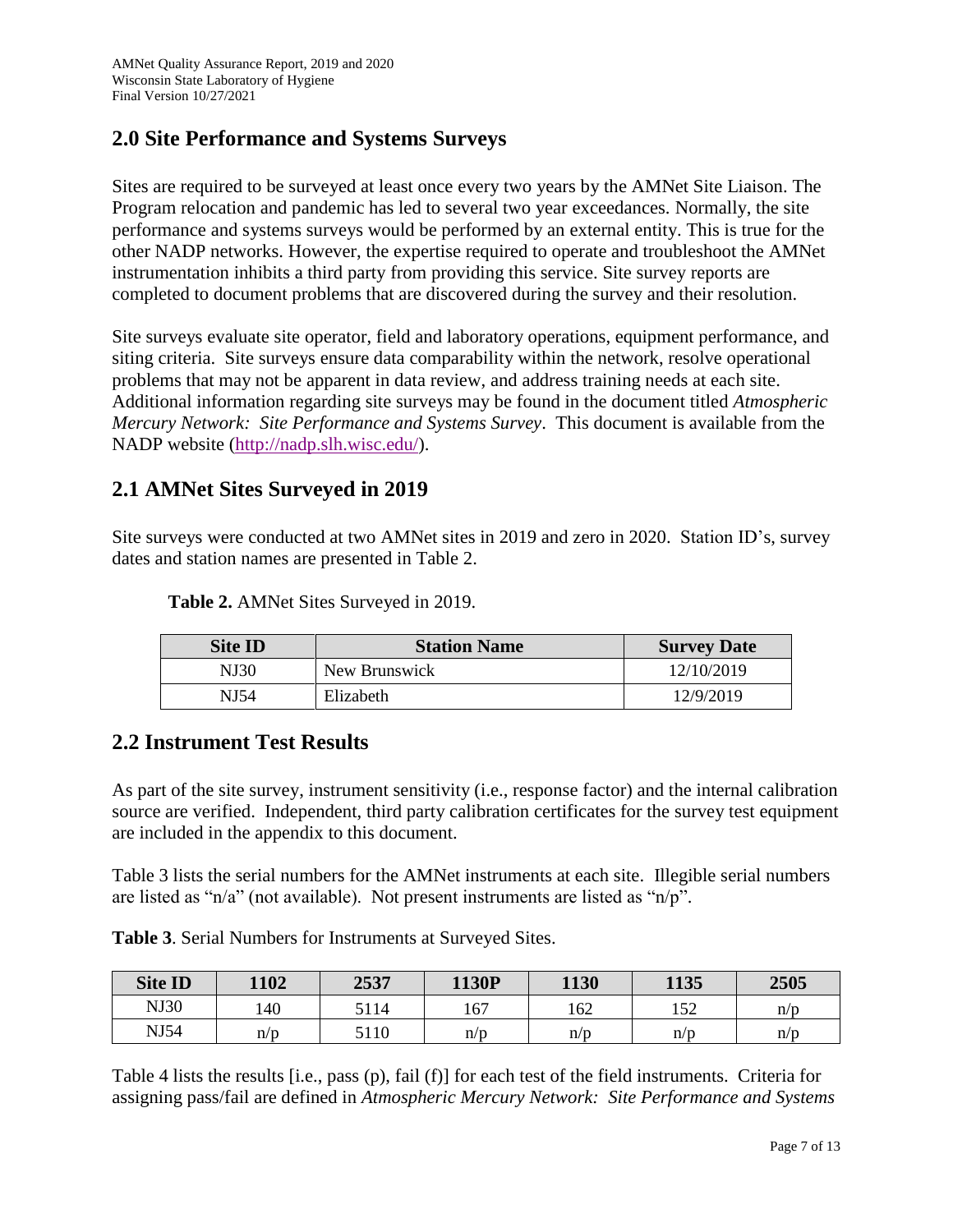*Survey*. Significant deviation from the test criteria are indicated with an uppercase F. Parameters that were not tested are listed as "n/a.". Tables 5 and 6 show recoveries from the cartridge tests.

| <b>Site</b> |                    | <b>Air Flow and Leak Tests</b> |                  |                   | <b>Cartridge A and B Recoveries</b> |              |               |                       |
|-------------|--------------------|--------------------------------|------------------|-------------------|-------------------------------------|--------------|---------------|-----------------------|
| ID          | <b>Temps</b><br>OK | <b>Inlet Flow</b>              | <b>2537 Flow</b> | <b>Leak Check</b> | <b>Response</b><br>Factor           | Low<br>Level | High<br>Level | <b>Ambient</b><br>Air |
| <b>NJ30</b> |                    |                                | n                |                   |                                     |              |               |                       |
| NJ54        | n/a                |                                | D                |                   |                                     |              |               |                       |

#### **Table 4.** Survey Results.

#### **Table 5**. Site NJ 30 Recoveries

|                   | <b>Site NJ30 Cartridge Recoveries</b> |                               |      |                |  |  |  |
|-------------------|---------------------------------------|-------------------------------|------|----------------|--|--|--|
| Low Level         |                                       | Tekran target = $101.6$ ng/m3 |      |                |  |  |  |
| Mass              | Tekran                                | % recovery                    | Trap | Mass recovered |  |  |  |
| 100 pg            | 98.852                                | 98.4                          | B    | 98.4           |  |  |  |
| 100 <sub>pg</sub> | 97.249                                | 95.6                          | Α    | 95.6           |  |  |  |
| 100 pg            | 97.398                                | 95.8                          | B    | 95.8           |  |  |  |
| 100 pg            | 98.239                                | 96.6                          | Α    | 96.6           |  |  |  |
| 100 pg            | 96.792                                | 95.2                          | B    | 95.2           |  |  |  |
| 100 pg            | 96.731                                | 95.1                          | A    | 95.1           |  |  |  |
|                   |                                       |                               |      |                |  |  |  |
| High              |                                       |                               |      |                |  |  |  |
| Level             |                                       | Tekran target = 151.8 ng/m3   |      |                |  |  |  |
| Mass              | Tekran                                | % recovery                    | Trap | Mass recovered |  |  |  |
| 150 pg            | 145.45                                | 95.8                          | B    | 143.7          |  |  |  |
| 150 pg            | 146.54                                | 96.6                          | A    | 144.9          |  |  |  |
| 150 pg            | 146.9                                 | 96.8                          | B    | 145.2          |  |  |  |
| 150 pg            | 146.39                                | 96.4                          | Α    | 144.6          |  |  |  |
| 150 pg            | 146.81                                | 96.7                          | B    | 145.05         |  |  |  |
| 150 pg            | 146.21                                | 96.3                          | A    | 144.45         |  |  |  |
|                   |                                       |                               |      |                |  |  |  |
|                   |                                       | Tekran target = $24.4$ ng/m3  |      |                |  |  |  |
| Ambient           |                                       |                               |      |                |  |  |  |
| Air               |                                       | % recovery                    | Trap | Mass recovered |  |  |  |
| 100 pg            | 25.07                                 | 102.7                         | A    | 102.7          |  |  |  |
| 100 pg            | 25.1                                  | 103                           | B    | 103            |  |  |  |
| 100 pg            | 25.2                                  | 103.4                         | A    | 103.4          |  |  |  |
| 100 pg            | 25.5                                  | 104.5                         | B    | 104.5          |  |  |  |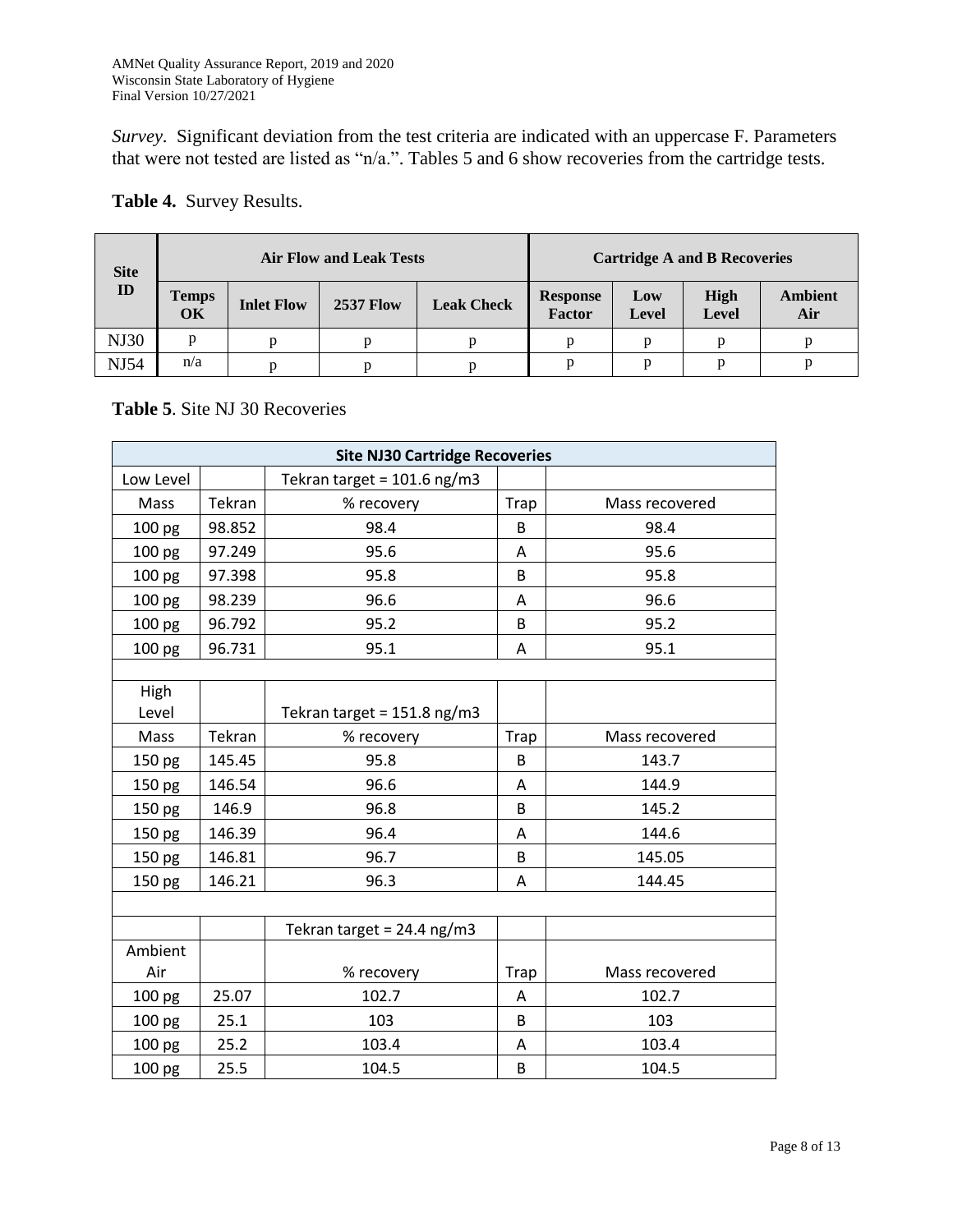#### **Table 6**. Site NJ 54 Recoveries

|                   | <b>Site NJ54 Cartridge Recoveries</b> |                             |             |           |  |  |  |  |
|-------------------|---------------------------------------|-----------------------------|-------------|-----------|--|--|--|--|
| Low Level         |                                       | Tekran target = 20<br>ng/m3 |             |           |  |  |  |  |
|                   |                                       |                             |             | Mass      |  |  |  |  |
| Mass              | Tekran                                | % recovery                  | Trap        | recovered |  |  |  |  |
| 100 pg            | 19.614                                | 98.1                        | B           | 98.1      |  |  |  |  |
| 100 pg            | 19.07                                 | 95.4                        | A           | 95.4      |  |  |  |  |
| 100 pg            | 19.548                                | 97.7                        | B           | 97.7      |  |  |  |  |
| 100 pg            | 19.629                                | 98.1                        | Α           | 98.1      |  |  |  |  |
| 100 pg            |                                       |                             | B           |           |  |  |  |  |
| 100 pg            | 18.796                                | 94                          | A           | 94        |  |  |  |  |
| 100 pg            | 19.299                                | 96.5                        | B           | 96.5      |  |  |  |  |
| 100 pg            | 18.896                                | 94.5                        | A           | 94.5      |  |  |  |  |
|                   |                                       |                             |             |           |  |  |  |  |
| <b>High Level</b> |                                       | Tekran target 30 ng/m3      |             |           |  |  |  |  |
|                   |                                       |                             |             | Mass      |  |  |  |  |
| Mass              | Tekran                                | % recovery                  | Trap        | recovered |  |  |  |  |
| 150 pg            | 28.27                                 | 94.2                        | B           | 141.3     |  |  |  |  |
| 150 pg            | 27.77                                 | 92.6                        | A           | 138.9     |  |  |  |  |
|                   |                                       |                             |             |           |  |  |  |  |
| Ambient           |                                       |                             |             | Mass      |  |  |  |  |
| Air               | Tekran                                | % recovery                  | <b>Trap</b> | recovered |  |  |  |  |
| 100 pg            | 18.682                                | 93.4                        | A           | 93.4      |  |  |  |  |
| 100 pg            | 18.023                                | 90.1                        | B           | 90.1      |  |  |  |  |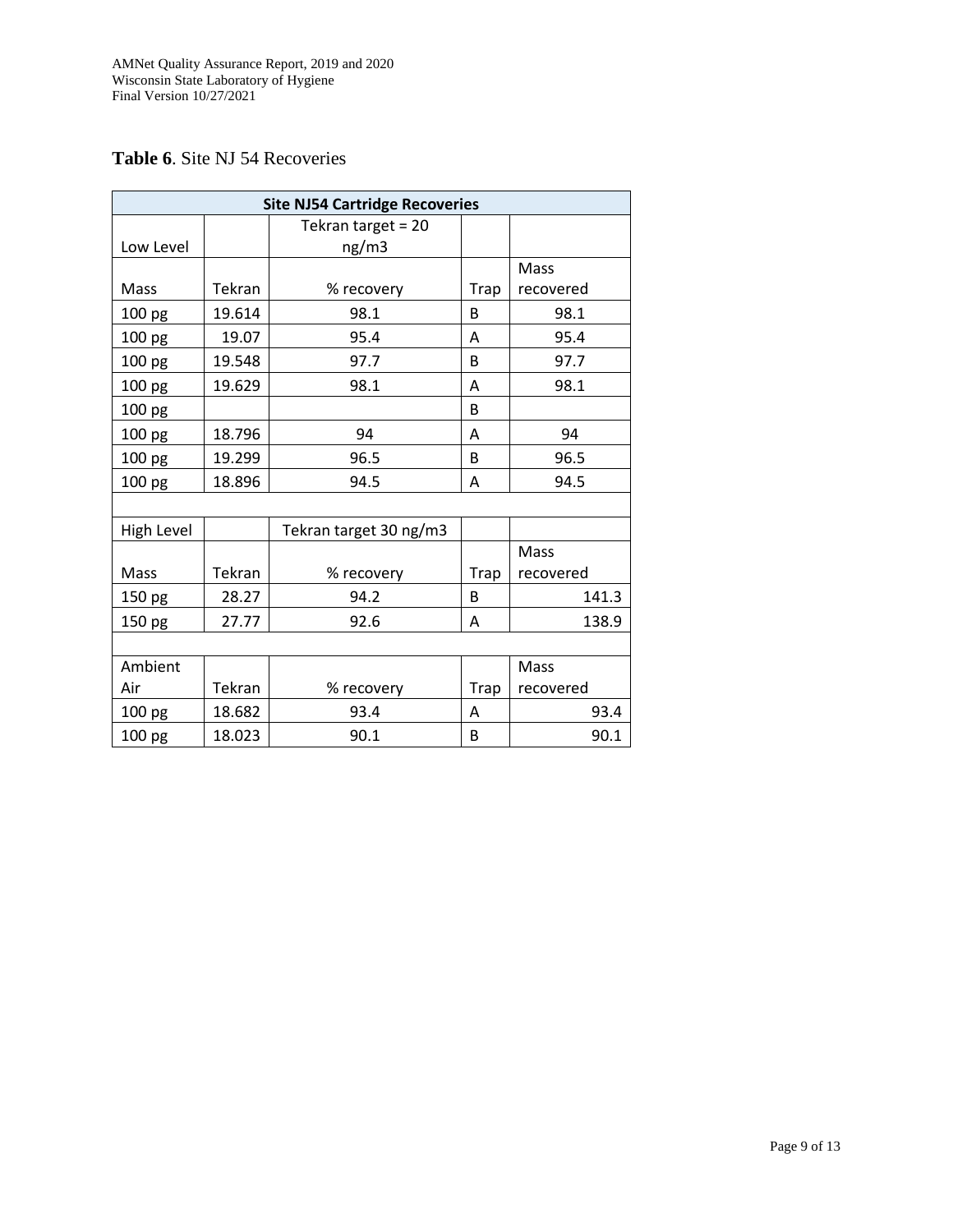# **2.3 Siting Criteria**

Compliance with siting criteria is evaluated with regard to obstructions  $(>20^{\circ})$  in each of 8 cardinal directions (i.e., N, NE, E, SE, S, SW, W, and NW) from the instrument inlet. Also, the height from the ground to each inlet is measured. Results are presented in Table 8. Obstructions are evaluated as pass (p)/fail (f). Deviations from the siting criteria are discussed with the operator during the site survey. Corrective action, when necessary, is the responsibility of the site operator and the site supervisor.

**Table 7**. Siting Criteria Obstructions and Inlet Heights.

| <b>Site</b> | <b>Inlet</b><br><b>Height</b><br>(m) | N | <b>NE</b> | E | <b>SE</b> | $\mathbf{\Omega}$<br>p | <b>SW</b> | W | <b>NW</b> |
|-------------|--------------------------------------|---|-----------|---|-----------|------------------------|-----------|---|-----------|
| <b>NJ30</b> | 4.0                                  |   |           |   |           |                        |           |   |           |
| <b>NJ54</b> | 5.5                                  |   |           |   |           |                        |           |   |           |

## **2.4 Instrument Repairs**

In 2019, no instruments needed repair prior to checks.

## **2.5 Test Equipment Calibration**

Due to ongoing as-received calibration failures the Bios flowmeters were retired in 2018 and a TetraCal venturi flow meter was purchased for use in the field. The TetraCal has no moving parts, can measure the complete dynamic range, continuously measures both Standardized and Volumetric flow and has an operating range down to  $-30^{\circ}$  C. The TetraCal is expected to perform better "as-received" and will only require one certification saving the NADP Program Office hundreds of dollars a year.

| <b>Flow Meter</b> |             | <b>Calibration Date</b> |              |  |  |  |
|-------------------|-------------|-------------------------|--------------|--|--|--|
|                   |             | 11/2019                 | 07/2021      |  |  |  |
| TetraCal          | as-received | In Tolerance            | In Tolerance |  |  |  |
|                   | as-shipped  | In Tolerance            | In Tolerance |  |  |  |

**Table 8**. Flow Meter Calibration Results for 2019 and 2020.

A Tekran 2505 Mercury Vapor Primary Calibration Unit and a certified Hamilton 25 µL syringe (model 1702RN) are used to validate instrument internal permeation sources. On December 3, 2019 syringe SN 7473 was found to be within tolerance both as-received and as-shipped. SN 7473 was certified again on January 16, 2020 and found to be within tolerances.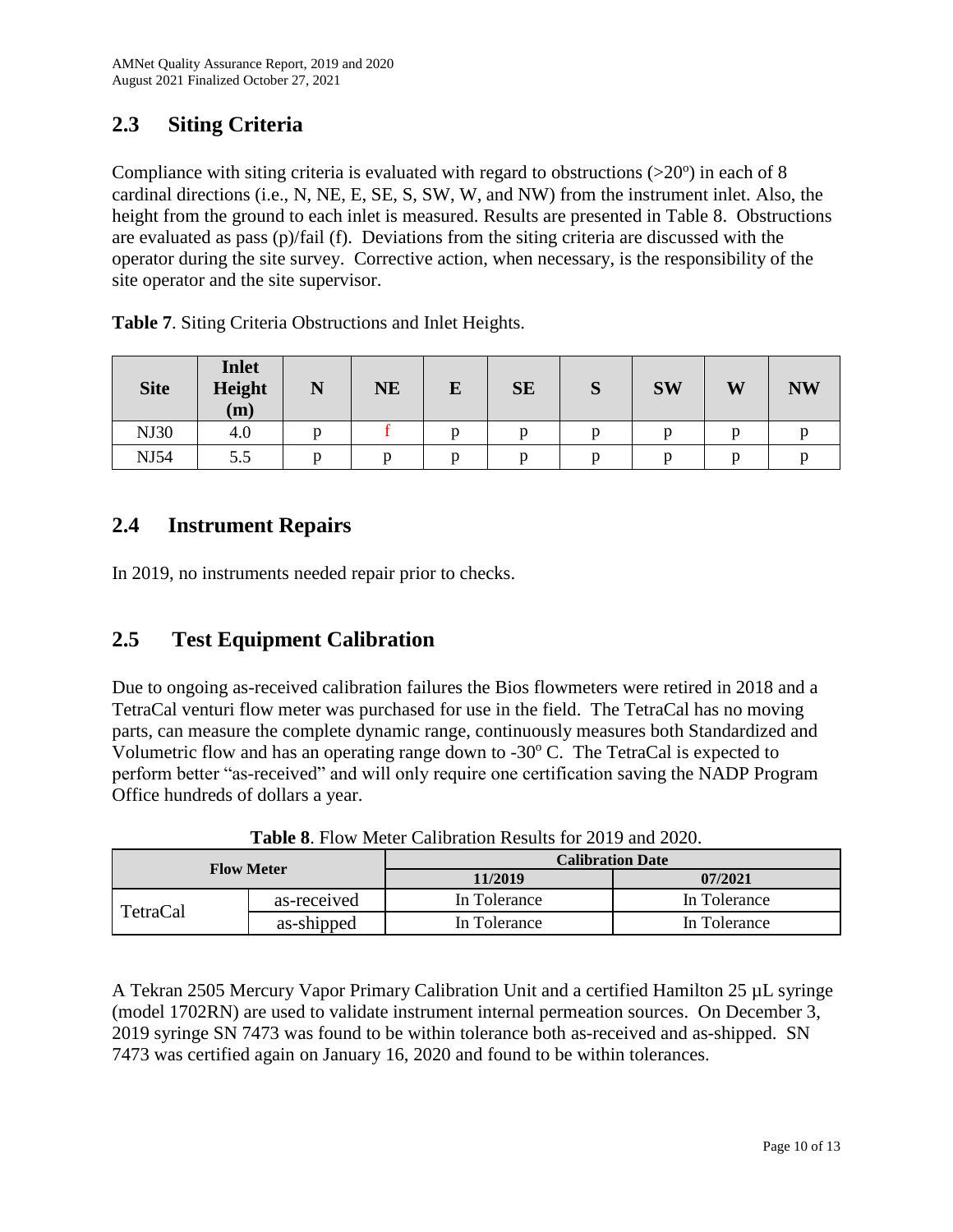## **3.0 Training**

No formal AMNet training sessions were held in 2019 or 2020. Operator performance is reviewed with each site visit.

#### **4.0 Data**

AMNet data are evaluated using a series of automated checks and through manual inspection by the AMNet Site Liaison. Additional information on this process is available in the *Atmospheric Mercury Network Data Management Manual*. Table 9 lists problems impacting data completeness for individual sites. Table 10 lists the percentage of valid data collected at each site in 2019. Table 11 lists the percentage of valid data collected at each site in 2020. Values are presented for each of the three forms of mercury that are measured including: GEM, GOM, and PBM<sub>2.5</sub>. One site (NJ54) did not meet data quality objectives ( $\geq$  75% data completeness on an annual basis) for GEM and one site (HI00) did not meet data quality objectives for GOM and PBM2.5 in 2019. All sites met data quality objectives in 2020.

**Table 9.** Problems Impacting Data Completeness.

| <b>SiteID</b> | <b>Problem Description</b>     | <b>Period Impacted</b>                |
|---------------|--------------------------------|---------------------------------------|
| <b>HI00</b>   | <b>High Speciation Blanks</b>  | January into February and August thru |
|               |                                | September 2019                        |
| NJ54          | Cartridge and calibration bias | July into October 2019                |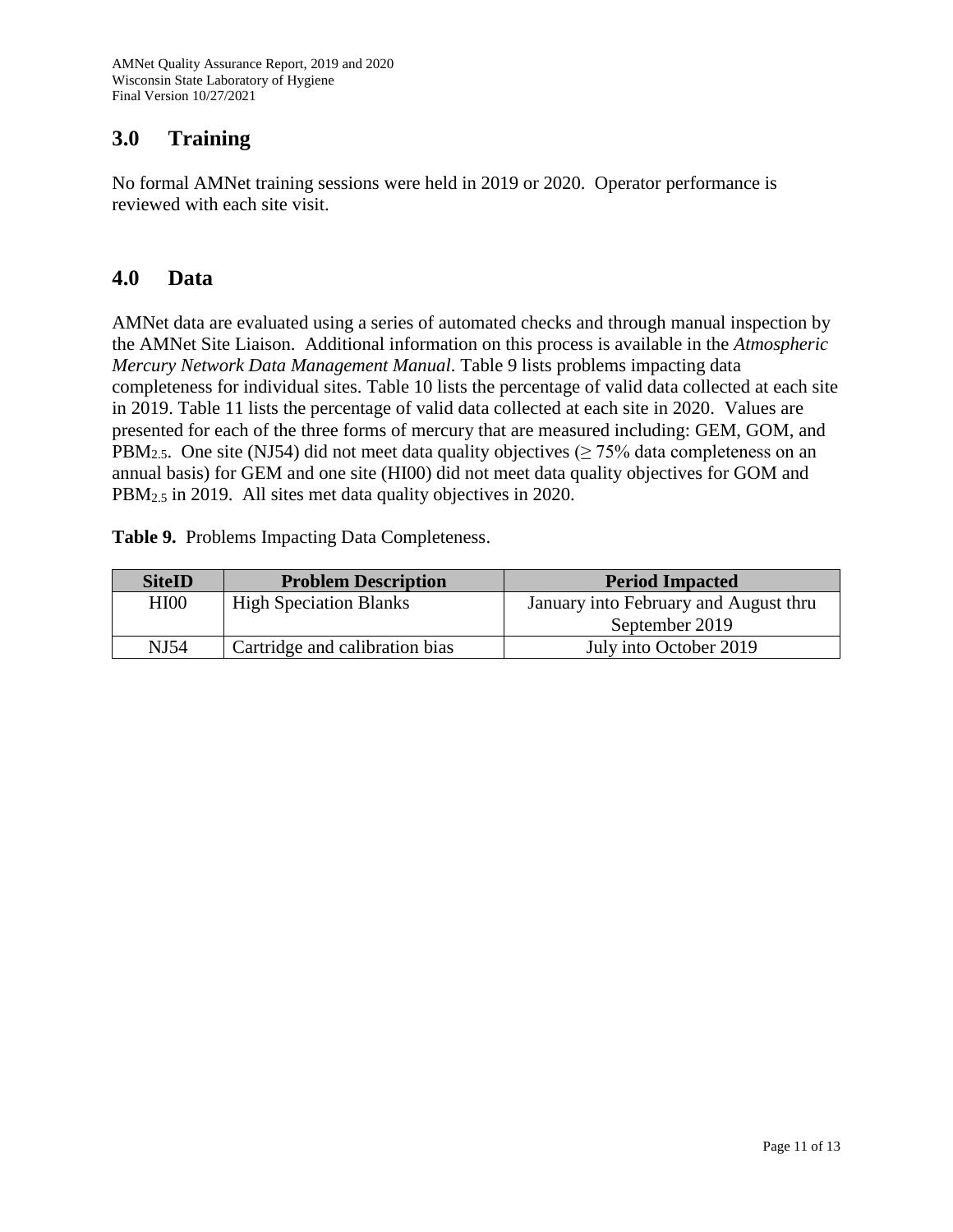| <b>Site ID</b>                 | <b>GEM</b>                          | <b>GOM</b> | <b>PBM2.5</b> |  |  |
|--------------------------------|-------------------------------------|------------|---------------|--|--|
| HIOO                           | 99                                  | 51         | 51            |  |  |
| IL11                           | 81                                  | n/a        | n/a           |  |  |
| IN21                           | 93                                  | 87         | 88            |  |  |
| <b>IN34</b>                    | 92                                  | n/a        | n/a           |  |  |
| <b>MA22</b>                    | 86                                  | n/a        | n/a           |  |  |
| MD08                           | n/a                                 | n/a        | n/a           |  |  |
| <b>MD98</b>                    | 95                                  | 92         | 95            |  |  |
| <b>MS12</b>                    | 95                                  | 98         | 98            |  |  |
| <b>NJ30</b>                    | 97                                  | 96         | 96            |  |  |
| <b>NJ54</b>                    | 67                                  | n/a        | n/a           |  |  |
| <b>NU15</b>                    | Data QA performed external to NADP. |            |               |  |  |
| <b>NY06</b>                    | 100                                 | n/a        | n/a           |  |  |
| <b>NY20</b>                    | 83                                  | n/a        | n/a           |  |  |
| <b>NY43</b>                    | 93                                  | n/a        | n/a           |  |  |
| OH <sub>02</sub>               | 88                                  | 96         | 96            |  |  |
| <b>OH52</b>                    | 88                                  | 83         | 83            |  |  |
| <b>TW01</b>                    | Data QA performed external to NADP. |            |               |  |  |
|                                |                                     |            |               |  |  |
| Average                        | 87                                  | 86         | 87            |  |  |
| * Based on period of operation |                                     |            |               |  |  |

#### **Table 10**. Percent Valid Data by Site for 2019\*.

**Table 11**. Percent Valid Data by Site for 2020\*.

| <b>Site ID</b>   | $\epsilon$ 11. There we have $\epsilon$ and $\epsilon$ and $\epsilon$ and $\epsilon$ 10. $\epsilon$ 0. $\epsilon$<br><b>GEM</b> | <b>GOM</b> | $\text{PBM}_{2.5}$ |
|------------------|---------------------------------------------------------------------------------------------------------------------------------|------------|--------------------|
| HIOO             | 99                                                                                                                              | 88         | 88                 |
| MD08             | n/a                                                                                                                             | n/a        | n/a                |
| <b>MD98</b>      | 98                                                                                                                              | 95         | 95                 |
| <b>MS12</b>      | 98                                                                                                                              | 98         | 98                 |
| <b>NJ30</b>      | 99                                                                                                                              | 97         | 97                 |
| NJ54             | 99                                                                                                                              | n/a        | n/a                |
| <b>NU15</b>      | Data QA performed external to NADP.                                                                                             |            |                    |
| <b>NY06</b>      | 100                                                                                                                             | n/a        | n/a                |
| <b>NY20</b>      | 93                                                                                                                              | n/a        | n/a                |
| <b>NY43</b>      | 97                                                                                                                              | n/a        | n/a                |
| OH <sub>02</sub> | 94                                                                                                                              | 93         | 93                 |
| <b>OH52</b>      | 89                                                                                                                              | 95         | 95                 |
| <b>TW01</b>      | Data QA performed external to NADP.                                                                                             |            |                    |
| Average          | 97                                                                                                                              | 94         | 94                 |

\* Based on period of operation